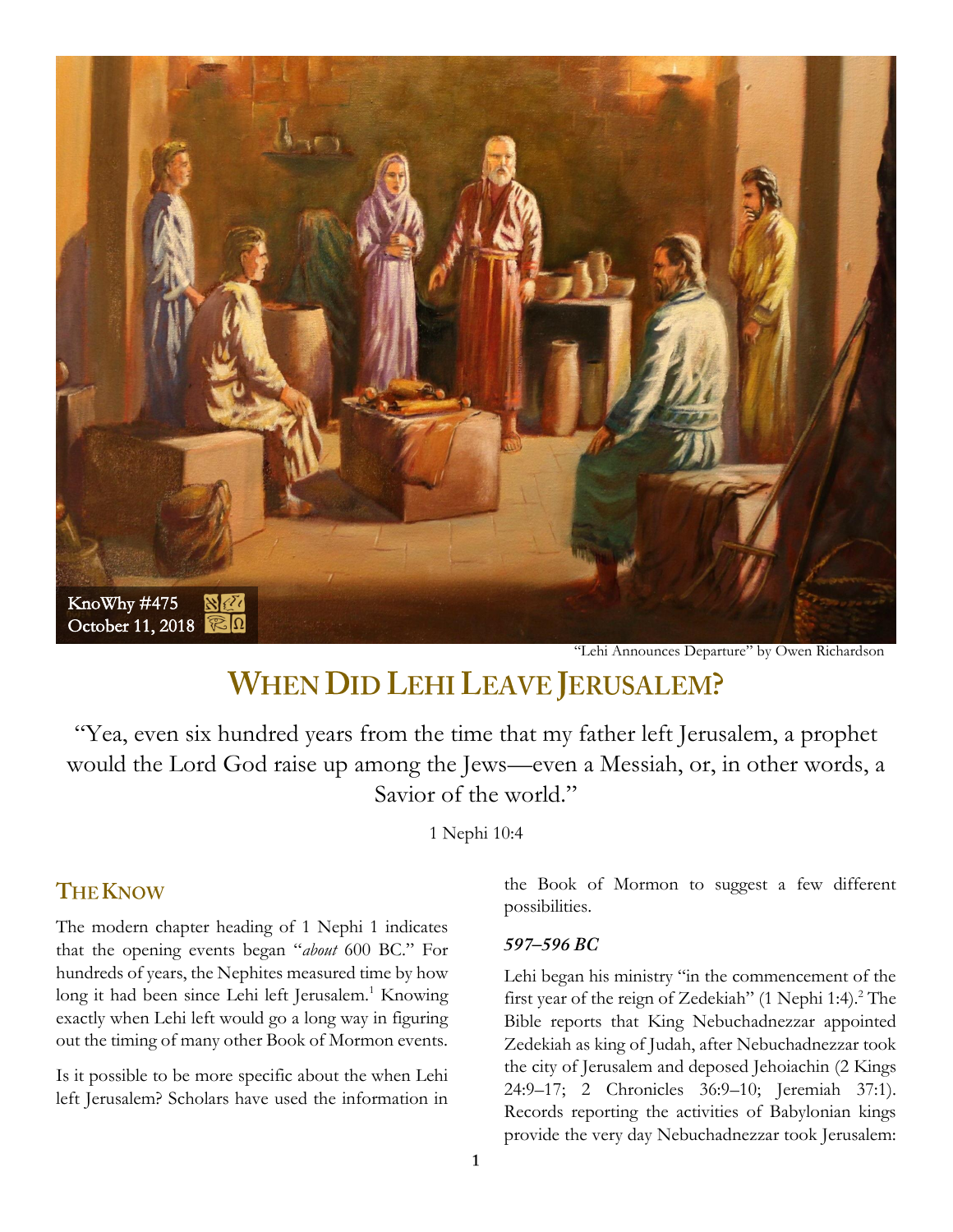March 10, 597 BC.<sup>3</sup> This leads many Book of Mormon scholars to conclude that Lehi left around 597–596 BC, within the first year of Zedekiah's reign (cf. 3 Nephi, headnote).<sup>4</sup>

#### 588-587 BC

After returning for Ishmael's family, Nephi mentioned the prophet Jeremiah being "cast into prison" (1 Nephi 7:14). It wasn't until toward the end of Zedekiah's reign that Jeremiah was imprisoned, about 588–587 BC (Jeremiah 32–33; 37–38).<sup>5</sup> Because of this, some Book of Mormon scholars think Lehi stayed in Jerusalem through most of Zedekiah's reign and departed closer to 588–587 BC.<sup>6</sup> Others, however, point out that there were other times Jeremiah was imprisoned.<sup>7</sup>

#### 605 BC

Shortly after Nephi and his brothers returned, Lehi prophesied that in "six hundred years from the time [he] left Jerusalem, a prophet would the Lord God raise up among the Jews—even a Messiah, or, in other words, a Savior of the world" (1 Nephi 10:4; 19:8; 2 Nephi 25:19). Since Christ was born around 5 BC,<sup>8</sup> there's obviously less than 600 years between either 597 or 588 BC.

This problem led Jeffrey R. Chadwick to argue that Lehi departed in late 605 BC. He proposed that in 609 BC, when the Egyptians killed Jehoahaz and appointed Eliakim as king, the "people of the land" did not recognize the Egyptian vassal as the legitimate king, but instead considered young Zedekiah as the rightful heir. If this is true, the first year of Zedekiah's reign mentioned by Nephi could be 608 BC, and Lehi could have left at 605 BC, a full 600 years before the birth of Christ.<sup>9</sup>

## Different "Years"

Others have suggested that the Nephites counted their years differently from the traditional solar (365-day) year. For example, the Maya had two different "years": the 365-day *haab*, and the 360-day *tun*. <sup>10</sup> John L. Sorenson pointed out, "If we mark off 600 *tun* years from Zedekiah's first year, 597–596 BC … [it] brings us into the year overlapping 5–4 BC, an acceptable date for Christ's birth."<sup>11</sup>

Ancient Israelites, on the other hand, used a lunar calendar of approximately 354 days, with an extra month added once every 2–3 years to keep it in sync with the solar year.<sup>12</sup> Randall Spackman noted, if the Nephites did not add the extra month—like the "Muslim year" still used today in much of the Middle-East—then "600 strict lunar years" would pass between 588 BC and 5 BC.<sup>13</sup> Thus, whether Lehi left in 597 or 588 BC, there are ways, based on ancient precedent, to count off 600 years until Christ was born (3 Nephi 1:1).

# **THE WHY**

It is not our purpose here to adjudicate between these various proposals, ranging between 605–588 BC, for when Lehi left Jerusalem. It is enough to know that it was "about 600 BC," as stated in the chapter heading in latest edition of 1 Nephi 1. When dealing with ancient history, it is not surprising to have ambiguity in the chronology or timing of particular events. Chronological problems and contradictions are not unknown in many authentic ancient historical documents.<sup>14</sup>

Even Mormon seems a little uncertain about how many years had passed between when Lehi left Jerusalem and the chronologically crucial time when King Mosiah took the throne, which Mormon estimated was "in the whole, *about* four hundred and seventy-six years" (Mosiah 6:4). Like historians today, Mormon apparently had some uncertainty about the timing of things that happened so many centuries before.

Why then would anyone want to delve into this ongoing chronological inquiry? For several reasons. It can be worthwhile to explore these different possibilities. Some proposals are stronger than others and one approach will solve certain problems better than another, but all offer possible implications about the context of the early chapters of the Book of Mormon. All of the different proposals fall within a very eventful 20-year window. Each proposed departure date creates a different social and political context for the opening chapters of the Book of Mormon, yielding a variety of insights into why the Book of Mormon begins the way it does.

For many, Lehi's 600-year prophecy is central to the Book of Mormon. For this reason, it is useful to know whether Lehi left in 588, 597, or 605 BC. Either way,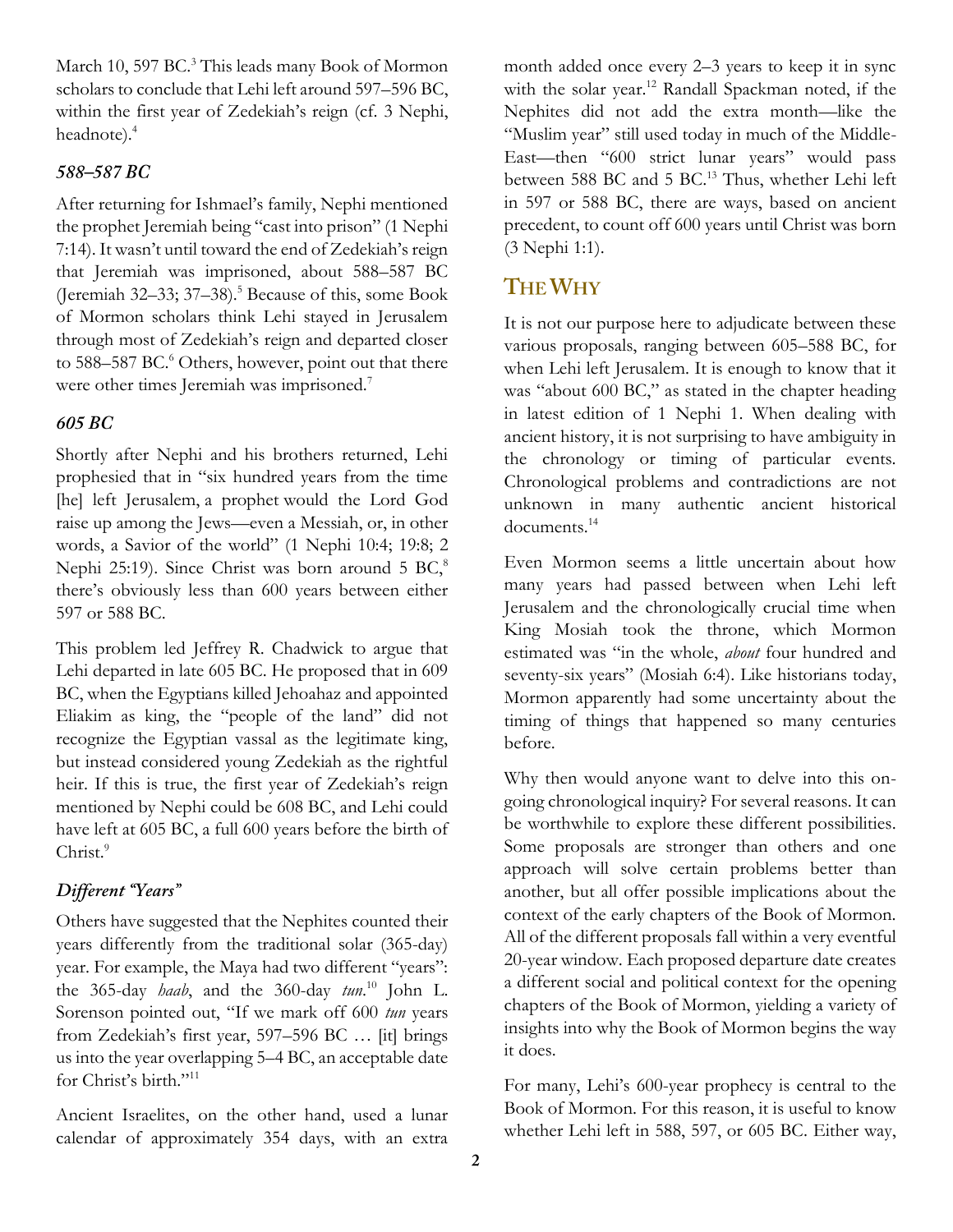the Nephites may well have meticulously and accurately counted off 600 years between that time and Christ's birth, depending on which ancient method of counting years they used and adopted.

But the events of 3 Nephi 1 suggest that even the Nephites experienced some confusion in knowing beforehand the exact timing of Christ's coming, despite the fairly specific prophecies of Lehi and Samuel the Lamanite.<sup>15</sup> When Nephi said that a Messiah would come "even six hundred years from the time that my father left Jerusalem" (1 Nephi 10:4; 19:8; 2 Nephi 25:19), was he thinking 600 years to the day? Or the month? Or just within six centuries? $16$ 

This uncertainty on the exact timing of Lehi's departure and its relationship to the birth of Christ actually helps us to take stock of our own present situation. Thinking about the years of wondering and waiting experienced by the Nephites helps us to realize that we, likewise, live in a time in which we anticipate the prophesied coming of Christ—his *second* coming.

The Savior declared "that the day and hour" of his coming "knoweth no man" (Matthew 24:36; cf. Mark 13:32), a fact which has been reiterated in modern revelation (see Doctrine and Covenants 49:7; 133:11). Thus, like the faithful Nephites, we too must "watch steadfastly" for the signs of his coming (3 Nephi 1:8; cf. Matthew 25:13), and be prepared to greet him whenever that glorious time arrives.

## **FURTHER READING**

Jeffrey R. Chadwick, "Dating the Departure of Lehi from Jerusalem," *BYU Studies* 57, no. 2 (2018): 7–51.

David Rolph Seely, "Chronology, Book of Mormon," in *Book of Mormon Reference Companion*, ed. Dennis L. Largey (Salt Lake City, UT: Deseret Book, 2003), 196– 204.

S. Kent Brown and David Rolph Seely, "Jeremiah's [Imprisonment and the Date of Lehi's Departure,](https://archive.bookofmormoncentral.org/content/jeremiahs-imprisonment-and-date-lehis-departure)" *Religious Educator* 2, no. 1 (2001): 15–32.

Randall P. Spackman, "[The Jewish/Nephite Lunar](https://archive.bookofmormoncentral.org/content/jewishnephite-lunar-calendar)  [Calendar](https://archive.bookofmormoncentral.org/content/jewishnephite-lunar-calendar)," *Journal of Book of Mormon Studies* 7 (1998): 48–59, 71.

Jay H. Huber, "Lehi's 600[-Year Prophecy and the Birth](https://publications.mi.byu.edu/publications/PreliminaryReports/Set%203/Prelim%20Rep/Huber,%20Lehis%20600%20Year%20Prophecy%20and%20the%20Birth%20of%20Christ,%201982.pdf)  [of Christ](https://publications.mi.byu.edu/publications/PreliminaryReports/Set%203/Prelim%20Rep/Huber,%20Lehis%20600%20Year%20Prophecy%20and%20the%20Birth%20of%20Christ,%201982.pdf)," FARMS Preliminary Report (1982).

© Book of Mormon Central, 2018



## **NOTES**

- 1. See [2 Nephi 5:28, 34;](https://www.lds.org/scriptures/bofm/2-ne/5.28,34?lang=eng#p27) [Jacob 1:1;](https://www.lds.org/scriptures/bofm/jacob/1.1?lang=eng#primary) [Enos 1:25;](https://www.lds.org/scriptures/bofm/enos/1.25?lang=eng#p24) [Jarom 1:5, 13;](https://www.lds.org/scriptures/bofm/jarom/1.5,13?lang=eng#p4) [Omni 1:3, 5;](https://www.lds.org/scriptures/bofm/omni/1.3,5?lang=eng#p2) [Mosiah 6:4;](https://www.lds.org/scriptures/bofm/mosiah/6.4?lang=eng#p3) [29:46;](https://www.lds.org/scriptures/bofm/mosiah/29.46?lang=eng#p45) [3 Nephi 1:1;](https://www.lds.org/scriptures/bofm/3-ne/1.1?lang=eng#primary) [2:6.](https://www.lds.org/scriptures/bofm/3-ne/2.6?lang=eng#p5)
- 2. It's possible that the original text of the Book of Mormon simply read "in the commencement of the reign of Zedekiah," without "first year of the." In the Printer's Manuscript (the Original is not available here), "first year of the" is inserted above the line. See Royal Skousen and Robin Scott Jensen, eds., *Printer's Manuscript of the Book of Mormon, 1 Nephi 1–Alma 35*, Revelations and Translations, vol. 3, part 1, The Joseph Smith Papers (Salt Lake City, UT: Church Historians Press, 2015), 21. Royal Skousen, *Analysis of Textual Variants of the Book of Mormon*, 6 parts, 2nd ed., Book of Mormon Critical Text Project, vol. 4 (Provo, UT: FARMS and BYU Studies, 2017), 1:59 considers this just a copyist error, but it's possible "first year of the" was not in the original text. While this seems like an insignificant difference, based on how ancient Israelites likely counted regnal years, the *commencement of the reign* of a king and the *commencement of the first year of the reign* of a king could indeed refer to different time-periods. See Neal Rappleye, "Jerusalem Chronicle (ABC [5/BM 21946\)](https://archive.bookofmormoncentral.org/content/nephite-history-context-1-jerusalem-chronicle)," *Nephite History in Context* 1 (November 2017): 1–5, esp. n.19 for a detailed explanation.
- 3. See Jack Finegan, *Handbook of Biblical Chronology*, rev. ed. (Peabody, MA: Hendrickson Publishers, 1998), 256 §437. Finegan gives the date at March 16, but this is based on the Julian calendar. March 10 is the corrected date based on the Gregorian calendar we currently use. See Rappleye, "[Jerusalem Chronicle \(ABC 5/BM 21946\)](https://archive.bookofmormoncentral.org/content/nephite-history-context-1-jerusalem-chronicle)," 1–5, esp. n.15.
- 4. See Jay H. Huber, "Lehi's 600-Year Prophecy and the Birth [of Christ](https://publications.mi.byu.edu/publications/PreliminaryReports/Set%203/Prelim%20Rep/Huber,%20Lehis%20600%20Year%20Prophecy%20and%20the%20Birth%20of%20Christ,%201982.pdf)," FARMS Preliminary Report (1982): 22; Robert F. Smith, "[Book of Mormon Event Structure: The Ancient](https://archive.bookofmormoncentral.org/content/book-mormon-event-structure-ancient-near-east)  [Near East](https://archive.bookofmormoncentral.org/content/book-mormon-event-structure-ancient-near-east)," *Journal of Book of Mormon Studies* 5, no. 2 (1996): 98–101, 122–123; David Rolph Seely, "Chronology, Book of Mormon," in *Book of Mormon Reference Companion*, ed. Dennis L. Largey (Salt Lake City, UT: Deseret Book, 2003), 197–199.
- 5. Smith, "[Book of Mormon Event Structure](https://archive.bookofmormoncentral.org/content/book-mormon-event-structure-ancient-near-east)," 125.
- 6. Randall P. Spackman, "[The Jewish/Nephite Lunar](https://archive.bookofmormoncentral.org/content/jewishnephite-lunar-calendar)  [Calendar](https://archive.bookofmormoncentral.org/content/jewishnephite-lunar-calendar)," *Journal of Book of Mormon Studies* 7 (1998): 48–59, 71; Randall P. Spackman, "Introduction to Book of Mormon Chronology: The Principal Prophecies, Calendars, and Dates," FARMS Preliminary Report (1993): 6–12; Jerry D. Grover Jr., *[Translation of the "Caractors" Document](https://archive.bookofmormoncentral.org/content/translation-%E2%80%9Ccaractors%E2%80%9D-document)* (Provo, UT: Grover Publications, 2015), 70–73, 209–210. Brant A. Gardner, *Second Witness: Analytical and Contextual Commentary on the Book of Mormon*, 6 vols. (Salt Lake City, UT: Greg Kofford Books, 2007), 1:66 n.25 says that he follow's Spackman's chronology.
- 7. S. Kent Brown and David Rolph Seely, "Jeremiah's [Imprisonment and the Date of Lehi's Departure,](https://archive.bookofmormoncentral.org/content/jeremiahs-imprisonment-and-date-lehis-departure)" *Religious Educator* 2, no. 1 (2001): 15–32; Book of Mormon Central, "How Could Nephi Have Known about Jeremiah's Imprisonment? (1 Nephi 7:14)," *KnoWhy* 463 (August 30, 2018).